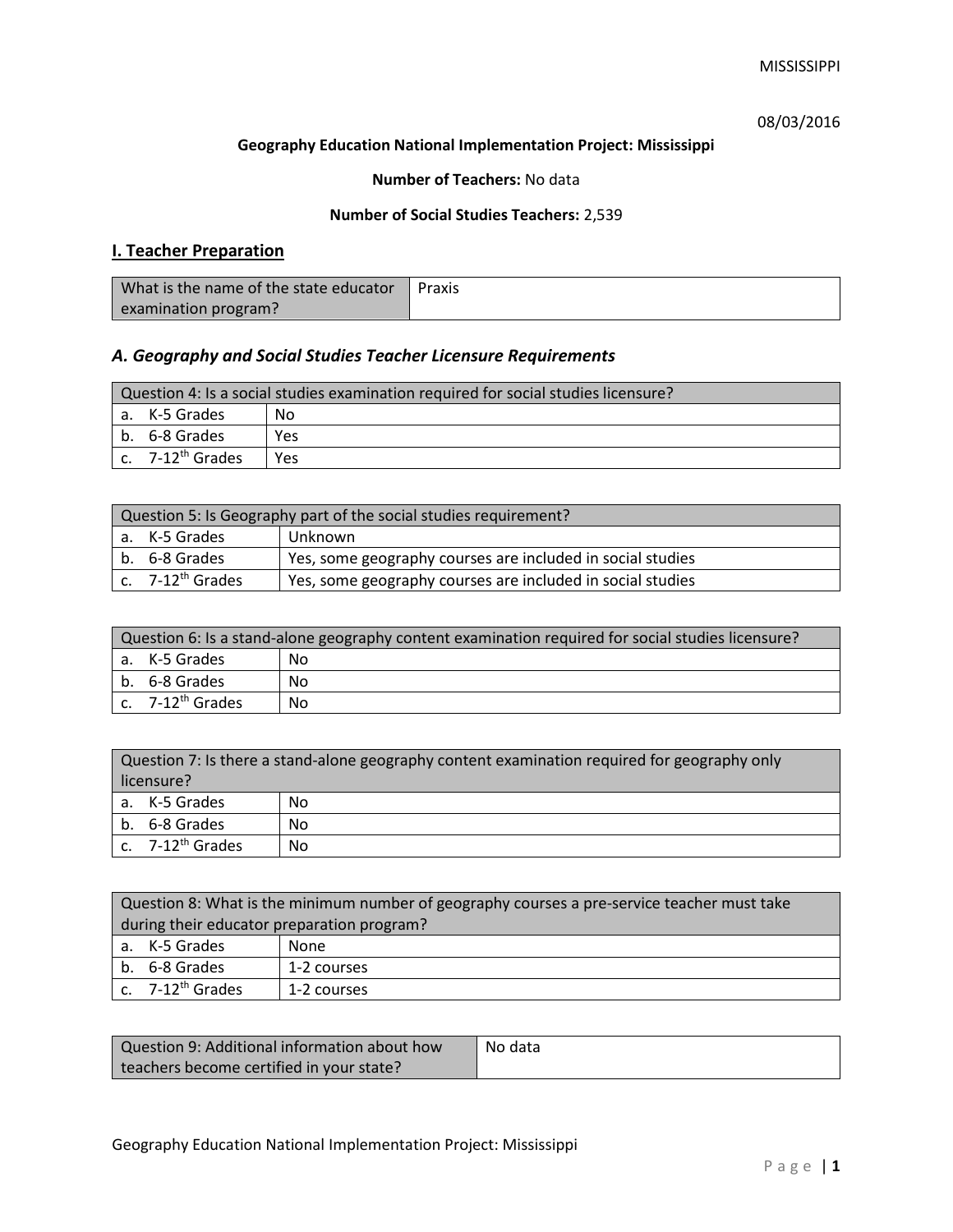# *B. Professional Development*

| Question 10: Can in service teachers receive<br>certification credit for professional<br>development courses or programs in<br>geography? | Yes                                                                      |
|-------------------------------------------------------------------------------------------------------------------------------------------|--------------------------------------------------------------------------|
| Question 11: Does the state education agency<br>(SEA) provide professional development in<br>geography?                                   | Yes, but professional development is offered<br>independent from the SEA |

# **II. Curriculum**

| Question 15: What is the name of the state   | 2011 Mississippi Social Studies Framework   |
|----------------------------------------------|---------------------------------------------|
| standards?                                   |                                             |
| Question 16: How are the state standards     | Individual                                  |
| presented by grade level?                    |                                             |
| Question 17: When were the standards last    | 3-6 years                                   |
| revised?                                     |                                             |
| Question 18: Are there plans for revision to | Within 5 years                              |
| the state standards?                         |                                             |
| Question 19: Is geography included in the    | No                                          |
| state standards?                             |                                             |
| Question 20: How are the geography           | Geography standards are organized by strand |
| standards organized?                         |                                             |
| Question 21: What framework and/or           | No data                                     |
| documents were used?                         |                                             |

# **Question 22: What general topics are included?**

Mapping (map projections, use of maps)

| Question 23: What is the total number of credit | 21 credit hours |
|-------------------------------------------------|-----------------|
| hours required for high school graduation?      |                 |
| Question 24: What is the total number of social | 4 credit hours  |
| studies credit hours required for high school   |                 |
| graduation?                                     |                 |
| Question 25: What is the total number of        | 1 credit hours  |
| geography credit hours required for high school |                 |
| graduation?                                     |                 |

| Question 26: What geography courses will students typically experience? |                          |                |  |  |
|-------------------------------------------------------------------------|--------------------------|----------------|--|--|
|                                                                         | a. K-5 Grades<br>Unknown |                |  |  |
|                                                                         | b. 6-8 Grades            | Varies locally |  |  |
|                                                                         | c. $7-12^{th}$ Grades    | Stand alone    |  |  |